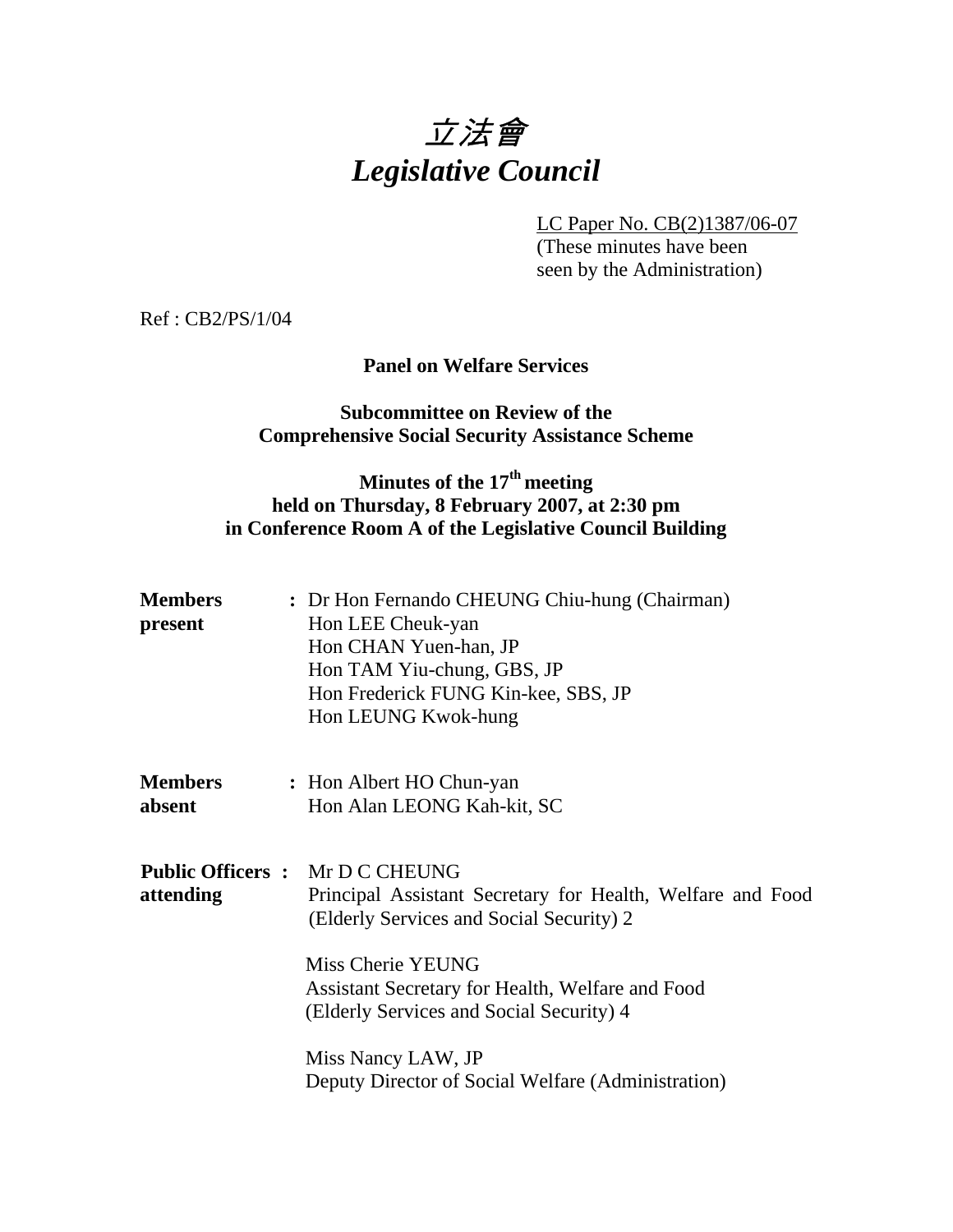|                                | 2                                                                                                            |
|--------------------------------|--------------------------------------------------------------------------------------------------------------|
|                                | Mr CHENG Chok-man<br>Chief Social Security Officer (Social Security) 1<br><b>Social Welfare Department</b>   |
|                                | Mr NG Wai-kuen<br>Chief Social Security Officer (Social Security) 2<br><b>Social Welfare Department</b>      |
|                                | Ms PANG Kit-ling<br><b>Chief Social Work Officer (Domestic Violence)</b><br><b>Social Welfare Department</b> |
| Deputations :<br>by invitation | <u>The Against Elderly Abuse of Hong Kong</u><br>Ms Kennex YUE                                               |
|                                | <b>Chief Executive Director</b>                                                                              |
|                                | Hong Kong Chinese Civil Servants' Association, Social<br><b>Work Officers Grade Branch</b>                   |
|                                | Mr LEUNG Kin-hung<br>Chairman                                                                                |
|                                | Mr CHEUNG Kam-ki<br>Vice Chairman                                                                            |
|                                | <b>Caritas-Hong Kong/Family Service</b>                                                                      |
|                                | Ms KWOK Chi-ying<br>Supervisor                                                                               |
|                                | Hong Kong Chinese Civil Servants' Association Social<br><b>Security Assistants' Branch</b>                   |
|                                | Mr CHAN Chun-wah<br>Chairman                                                                                 |
|                                | Hong Kong Association for the Survivors of Women Abuse<br>(Kwan Fook)                                        |
|                                | Ms LIU Ngan-fung<br>Chairman                                                                                 |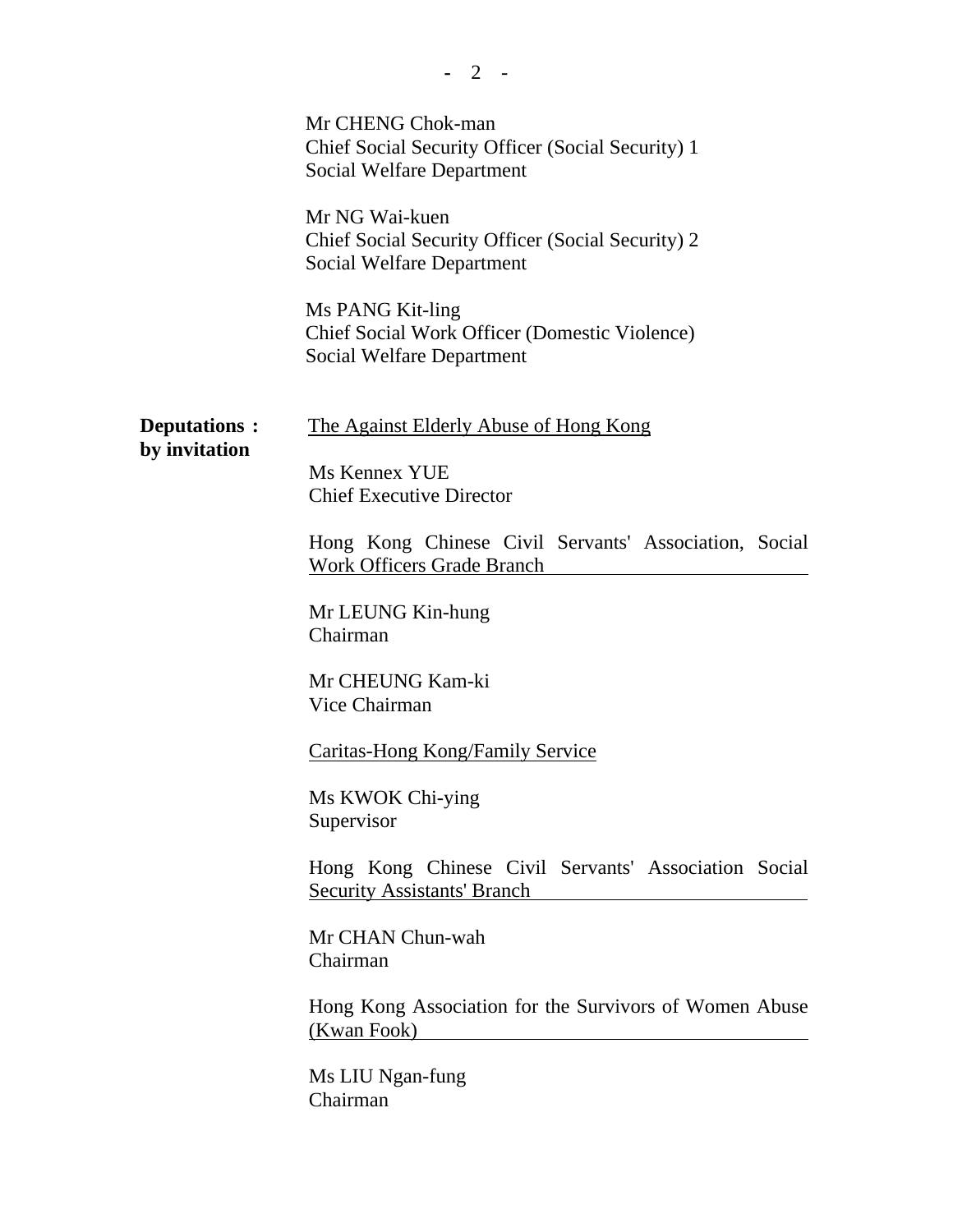**-** 3 -

Ah Man

Mission to New Arrivals Ltd.

Rev. LEUNG Yau-tung General Secretary

#### Civil Human Rights Front

Mr Kenneth CHEUNG Kam-hung Convenor

Association Concerning Sexual Violence Against Women

Ms Linda WONG Acting Executive Director

Ms DU Wen-hui

Concerning CSSA Review Alliance

Mr LEE Tai-shing Community Organizer

Ah Yee Representative

Hong Kong Women's Coalition on Equal Opportunities

Ms CHUNG Yuen-yi Co-ordinator, Anti-domestic Violence Programme

#### New Women Arrivals League

Ms YEUNG Mei Chairman

**Clerk in : Miss Betty MA attendance** Chief Council Secretary (2) 4

**Staff in : Ms Maisie LAM attendance** Council Secretary (2) 2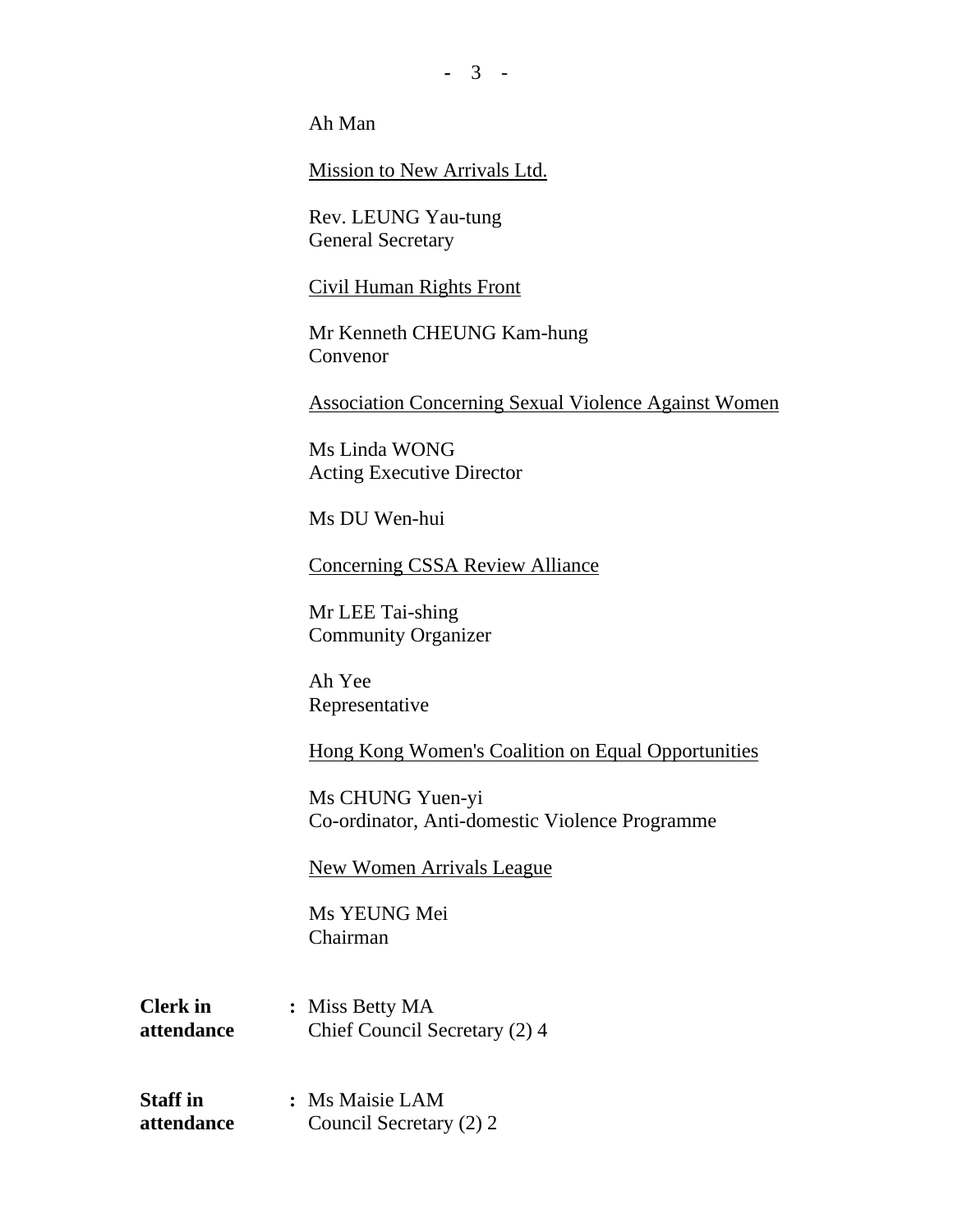Miss Maggie CHIU Legislative Assistant (2) 4

### Action

# **I. Confirmation of minutes**

[LC Paper No. CB(2)999/06-07]

The minutes of the meeting held on 12 December 2006 were confirmed.

## **II. Difficulties faced by victims of domestic violence in applying for Comprehensive Social Security Assistance**  [LC Paper Nos. CB(2)1007/06-07(01) to (06), CB(2)1052/06-07(01) to (03) and CB(2)1060/06-07(01) to (05)]

### Views of deputations

2. The Chairman welcomed representatives of deputations to the meeting. The views of deputations are summarised below.

## *The Against Elderly Abuse of Hong Kong [LC Paper No. CB(2)1007/06-07(02)]*

3. Ms Kennex YUE introduced the submission of the Against Elderly Abuse of Hong Kong tabled at the meeting. Ms YUE was of the view that the Administration should adopt a more flexible approach in handling the applications for Comprehensive Social Security Assistance (CSSA) from elderly victims of domestic violence by, say, allowing them to apply for CSSA on an individual basis if their family members declined to make statements on non-provision of financial support even though they were living together. Ms YUE criticised the Social Welfare Department (SWD) for not providing the discretionary special grants in time for victims of domestic violence to meet the expenses on rent, electricity, water and gas/LPG deposits when they were allocated public rental housing flats under the household splitting or compassionate rehousing arrangement. Moreover, the level of grants was outdated and far from adequate, as shown by the fact that the grant for an electric storage water heater was capped at \$950 despite the lowest possible cost for purchasing one being \$1,075.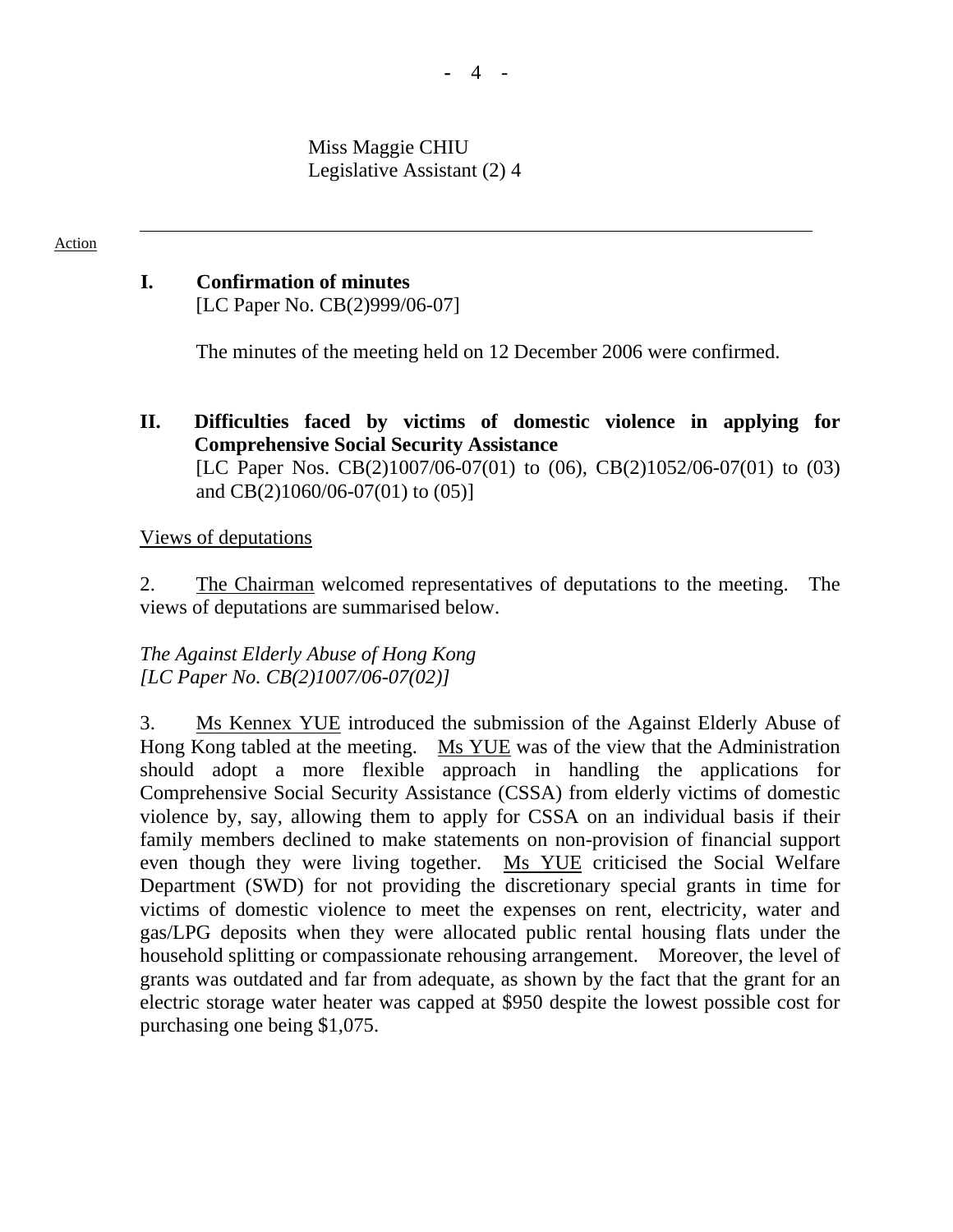*Hong Kong Chinese Civil Servants' Association, Social Work Officers Grade Branch [LC Paper No. CB(2)1007/06-07(03)]* 

4. Mr LEUNG Kin-hung presented the views of the Hong Kong Chinese Civil Servants' Association, Social Work Officers Grade Branch as detailed in its submission. Mr LEUNG said that in the light of the difficulties encountered by the frontline social workers in handling cases relating to victims of domestic violence in applying for CSSA, the Association urged the Administration to –

- (a) relax the seven-year residence requirement for applying for CSSA so that immediate financial assistance could be provided for victims of domestic violence, especially new arrival single mothers with young children;
- (b) delegate the discretionary power for waiver of the residence requirement to the frontline Social Work Officers so that a fast-track channel for approving CSSA applications would be available for victims of domestic violence; and
- (c) provide short-term loans for victims who were applying for CSSA to meet the expenses for removal and rent deposits. The loans could be recovered from the CSSA payments.

# *Caritas - Hong Kong, Family Service [LC Paper No. CB(2)1007/06-07(04)]*

5. Ms KWOK Chi-ying presented the views of Caritas - Hong Kong, Family Service as set out in its submission tabled at the meeting. Ms KWOK said that the most imminent need of victims of domestic violence was to move out from their dwellings. To address their housing needs, immediate financial assistance should be provided for them to meet the expenses for moving into a new home. Moreover, rental allowance should be provided for those CSSA applicants who were victims of domestic violence even though they owned property jointly with their spouses, as they could not continue to stay with their spouses in the same unit. In this connection, the Administration should adopt flexibility in assessing their eligibility for CSSA.

## *Hong Kong Chinese Civil Servants' Association, Social Security Assistants' Branch [LC Paper No. CB(2)1007/06-07(06)]*

6. Mr CHAN Chun-wah presented the views of the Hong Kong Chinese Civil Servants' Association, Social Security Assistants' Branch as detailed in its submission. He hoped members would appreciate that the frontline Social Security Assistants (SSAs) were not unsympathetic with the applicants. However, in order to uphold the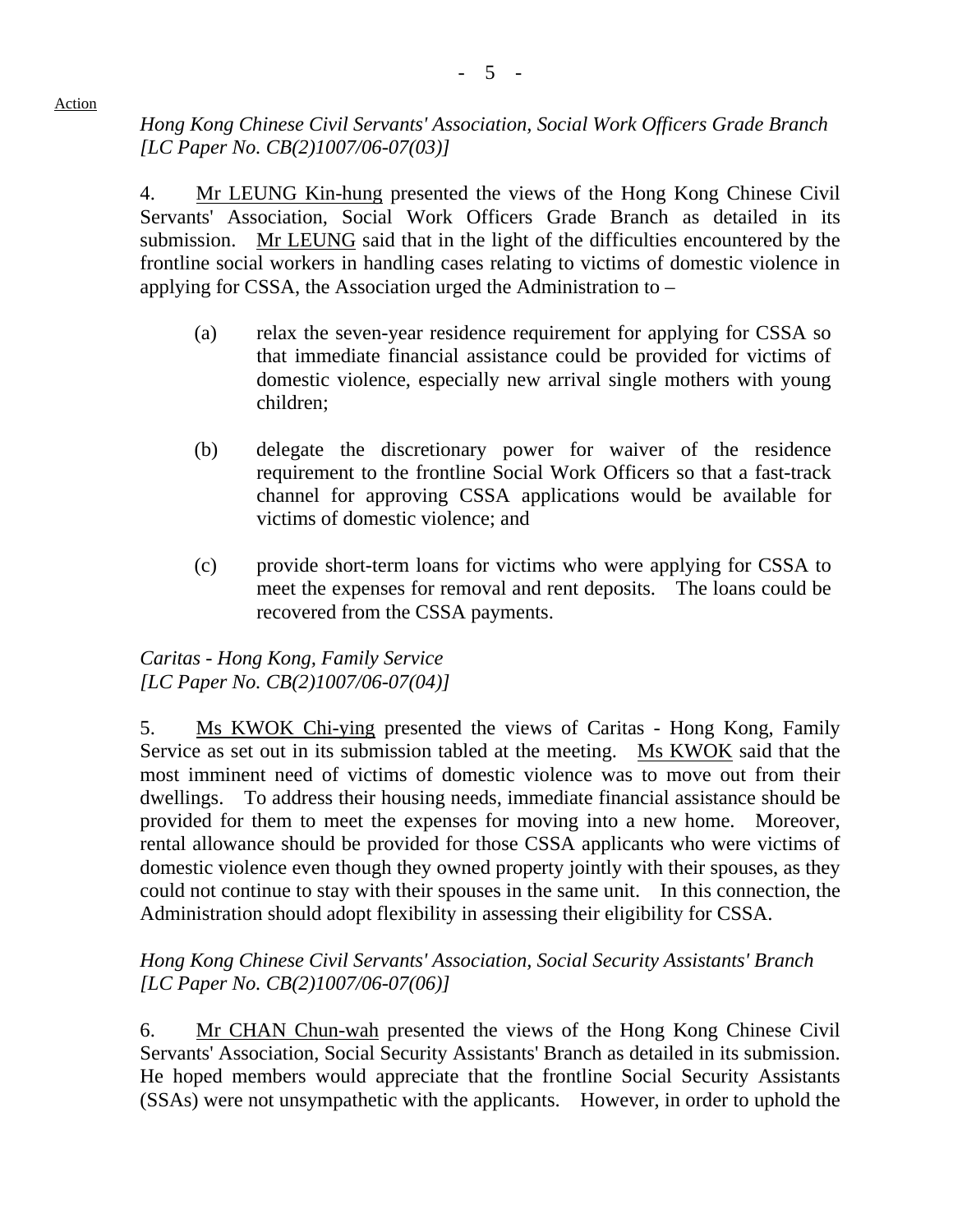principle of prudent use of public money, they had to investigate into and verify the CSSA applications before making recommendations for approval. As victims of domestic violence who sought assistance from the Social Security Field Units (SSFUs) were often empty-handed when moving out of their home and they were required to provide such information as Police's reports or referrals from social workers to prove that they were forced to move away from their home, SSFUs staff would need some time to verify the applications.

7. Mr CHAN said that frontline SSFU staff should be provided with specific guidelines for processing applications from victims of domestic violence who did not meet the eligibility criteria for CSSA to facilitate the provision of assistance for them. As a longer-term measure, the Administration should consider setting up a relief fund to provide immediate financial assistance for victims of domestic violence pending approval of their CSSA applications.

## *Hong Kong Women's Coalition on Equal Opportunities [LC Paper No. CB(2)1052/06-07(03)]*

8. Ms CHUNG Yuen-yi presented the submission of the Hong Kong Women's Coalition on Equal Opportunities tabled at the meeting. Ms CHUNG said that as a result of the seven-year residence requirement under the CSSA Scheme, some victims of domestic violence who did not meet the eligibility criteria were forced to continue to live together with the batterers. Although discretionary special grants were available for victims to meet the expenses for rent deposit, removal and essential items, most applications for such grants were unsuccessful. She strongly requested the Administration to adopt flexibility in handling cases involving victims of domestic violence in applying for CSSA in view of the special difficulties faced by them.

# *New Women Arrivals League [LC Paper No. CB(2)1060/06-07(04)]*

9. Referring to a case as detailed in the submission of the New Women Arrivals League, Ms YEUNG Mei highlighted the difficulties faced by a victim of domestic violence who failed to meet the seven-year residence rule when applying for CSSA. She said that the victim concerned was forced to rely on the CSSA payments of her son. After her case was taken up by the New Women Arrivals League and Members of the Legislative Council (LegCo), SWD had exercised discretion to waive the residence requirement but the recipient did not know why her application was approved. She hoped that the Administration would enhance the transparency of the mechanism of discretion.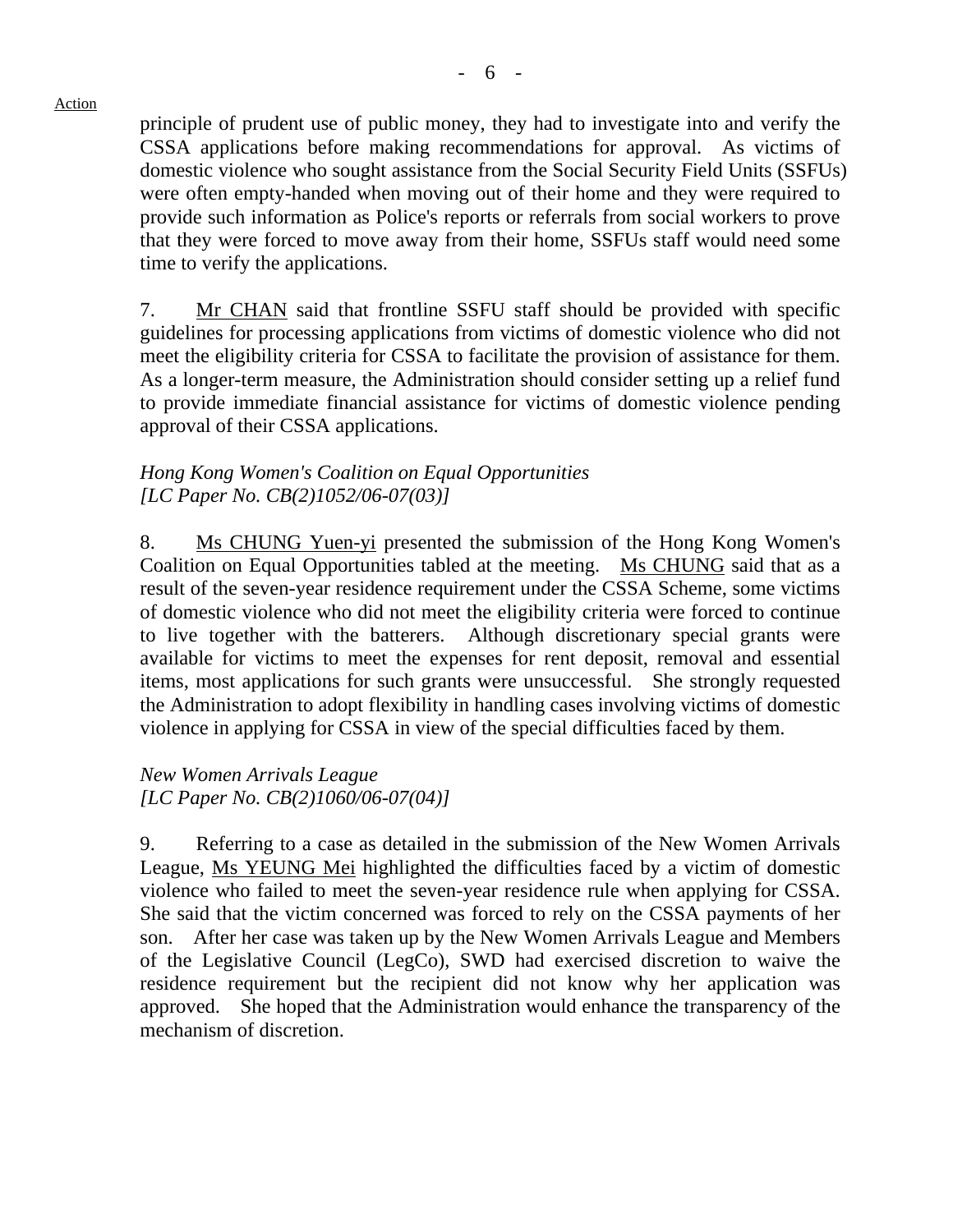# *Mission to New Arrivals Ltd. [LC Paper No. CB(2)1060/06-07(05)]*

10. Rev LEUNG Yau-tung introduced the submission of the Mission to New Arrivals tabled at the meeting. Rev LEUNG said that the organisation had provided a temporary relief fund for new arrivals, about 20% of whom were victims of domestic violence who did not meet the seven-year residence rule; some of them were even referred by social workers of SWD. Rev LEUNG pointed out that victims on Two Way Permits were afraid that they would lose their residence if they separated with their spouses because of domestic violence. To prevent cases of hidden domestic violence, the Administration should consider exercising discretion to waive the residence requirement of Two Way Permit holders in applying for CSSA. He added that a community support network should be developed to better support the victims and their children.

# *Civil Human Rights Front*

11. Mr Kenneth CHEUNG held the view that the Administration should conduct a review of the seven-year residence requirement under the CSSA Scheme and delegate the discretionary power for waiving the residence requirement to frontline social workers, with a view to providing immediate financial assistance for the victims and their children in genuine hardship.

# *Association Concerning Sexual Violence Against Women*

12. Ms Linda WONG said that she had come across cases where victims of sexual violence were asked by SSFU frontline staff to exhaust all their savings before applying for CSSA, instead of being advised that they did not meet the residence requirement. She was of the view that clear guidelines on the details of the residence requirements, particularly the mechanism of discretion, should be provided for SSFU frontline staff so that appropriate advice could be offered to the applicants. Ms WONG further said that in view of the special difficulties faced by victims who were often empty-handed when being forced to move away from their spouses, the Administration should provide the discretionary special grants for the victims to meet the expenses for moving out.

13. Ms DU Wen-hui, a Two Way Permit holder who was a victim of domestic violence, related the difficulties she had encountered in applying for CSSA because she did not meet the seven-year residence requirement. In short, she was asked by the SSFU frontline staff to either return to the Mainland, or rely on the CSSA payment of her child born in Hong Kong for a living.

#### Action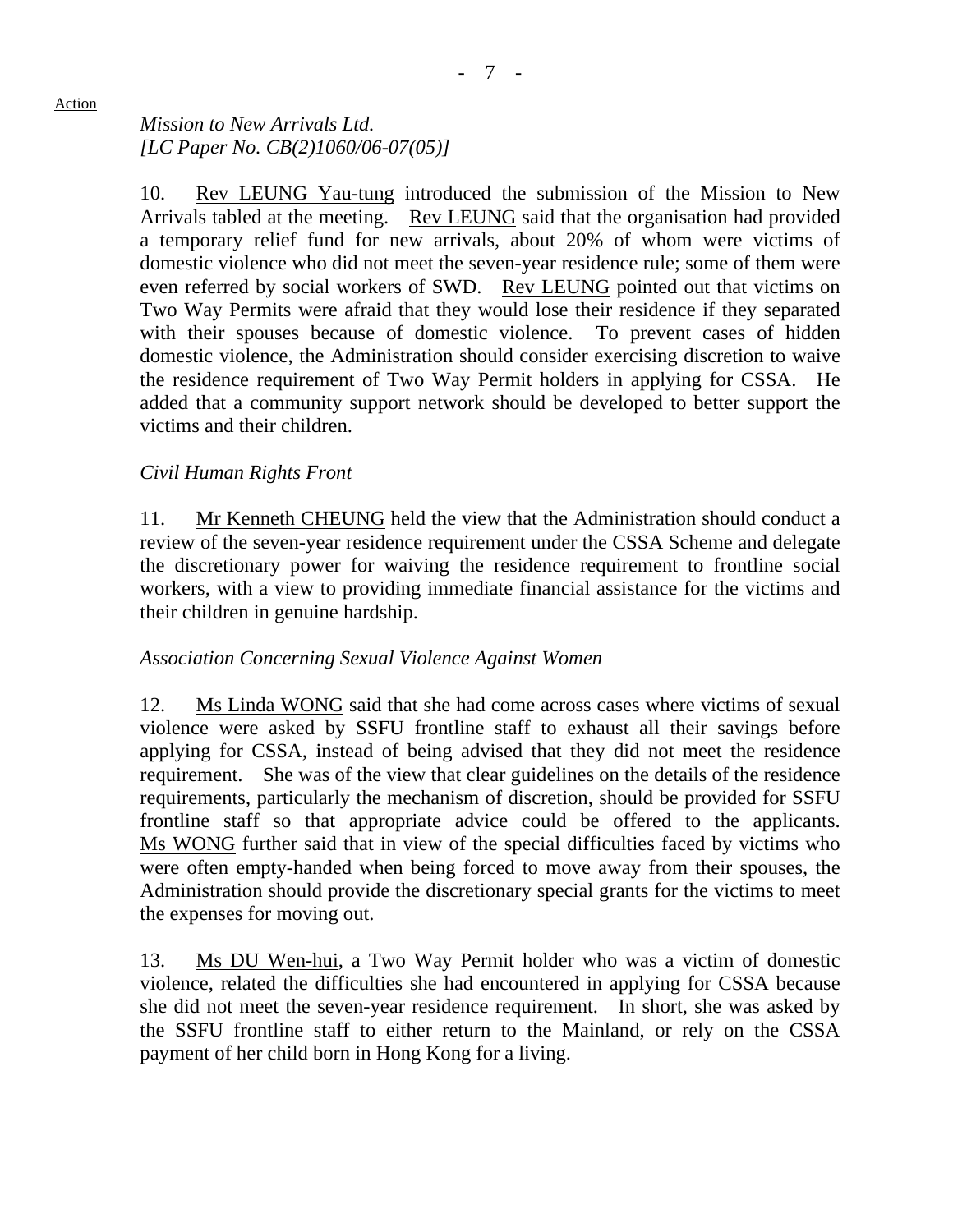*Concerning CSSA Review Alliance [LC Paper No. CB(2)1052/06-07(02)]* 

14. Mr LEE Tai-shing introduced the submission of the Concerning CSSA Review Alliance tabled at the meeting. Mr LEE said that the Alliance shared the views of other deputations that the Administration should provide clear internal guidelines for the frontline SSFU staff. It was unacceptable for SSFU staff to ask the CSSA applicants to return to their place of origin or borrow money from relatives or friends before applying for discretion to waive the residence requirement.

15. Ah Yee, a new arrival and a victim of domestic violence, said that when she applied for CSSA, she was informed by the frontline SSFU staff right away that she was ineligible not because she did not meet the residence requirement, but because her savings could support the livelihood of her family for two months. She was also told by the SWD staff that a different set of guidelines was adopted for exercising discretion for waiving the residence requirement in respect of victims of domestic violence. Subsequently, her CSSA application was approved after she had used up her savings.

# *Hong Kong Association for the Survivors of Women Abuse (Kwan Fook) [LC Paper No. CB(2)1052/06-07(01)]*

16. Ah Man explained to members the difficulties faced by her in applying for CSSA. She was informed by the SSFU staff at the outset that she was ineligible because she did not meet the residence requirement. Although she was a victim of domestic violence, no discretion would be exercised to waive the requirement. Instead, she was asked to return to the Mainland, borrow money from relatives or friends, or rely on her son's CSSA payment for a living.

17. Ms LIU Ngan-fung referred members to a survey findings conducted by Kwan Fook as detailed in its submission tabled at the meeting, which revealed that a number of CSSA applications made by domestic violence victims had been dragged on for months or rejected. Moreover, most of the applications for discretionary special grants under the CSSA Scheme to meet the expenses for rent deposit, removal and essential furniture items, etc., were unsuccessful.

# *Other submissions received*

18. Members noted that the following four organisations had provided written submissions, but had not sent representatives to the meeting –

(a) Society for Community Organizations [LC Paper No. CB(2)1007/06-07(05)];

## Action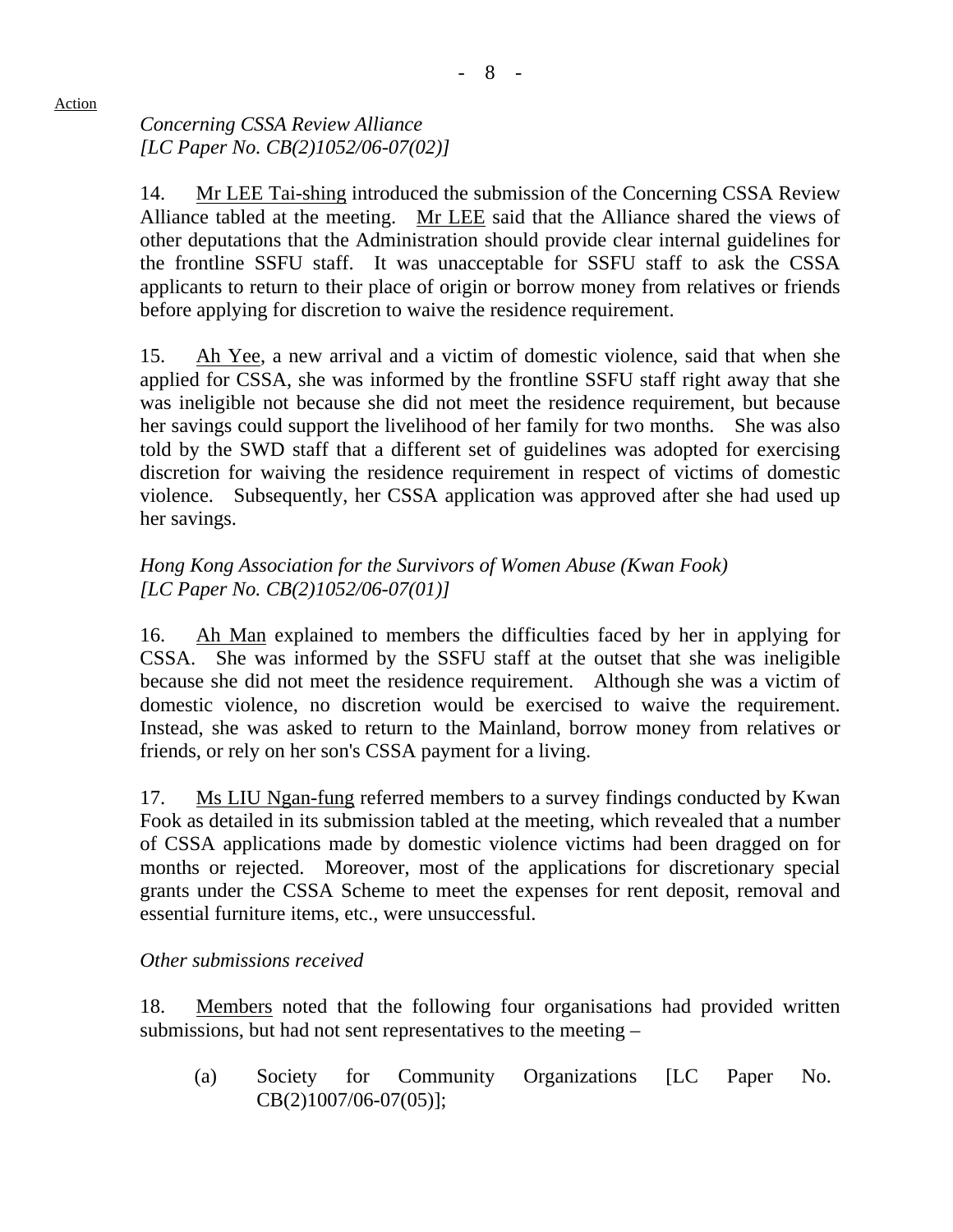- (b) The Boys' & Girls' Club Association of Hong Kong [LC Paper No. CB(2)1060/06-07(01)];
- (c) The Hong Kong Council of Social Service [LC Paper No. CB(2)1060/06-07(02)]; and
- (d) Po Leung Kuk [LC Paper No. CB(2)1060/06-07(03)].

### The Administration's response

19. Deputy Director of Social Welfare (Administration) (DDSW(A)) made the following responses to the views expressed by the deputations –

- (a) the seven-year residence requirement under the CSSA Scheme was introduced on 1 January 2004 on the basis of the recommendations in the Report of the Task Force on Population Policy. The rationale for the requirement was to ensure a rational basis on which the heavily subsidised social services were allocated. The Director of Social Welfare (DSW) might, at his discretion in exceptional circumstances, grant CSSA to those who did not satisfy the residence requirement but were in genuine hardship;
- (b) there was no question of the applicants not knowing that CSSA might be granted in exceptional circumstances at the discretion of DSW to a person who did not satisfy the residence requirement. It had been the standard practice for SWD to give a copy of the pamphlet on residence requirements to each and every CSSA applicant who did not meet the requirement. The residence requirement was also stipulated clearly in SWD's internal guidelines. The perception of absence of clear guidelines for exercising discretion as alleged by some deputations might be due to communication problem between the frontline staff and the applicants;
- (c) it was not practical to set out guidelines for frontline SSFU staff to establish whether a person who was unable to satisfy the residence requirement had genuine hardship, as each case had to be considered on its own merits. It was a conscious decision to delegate Senior Social Security Officers (SSSOs) at the districts with the responsibility and discretionary power to decide whether the residence requirement should be waived in the cases concerned;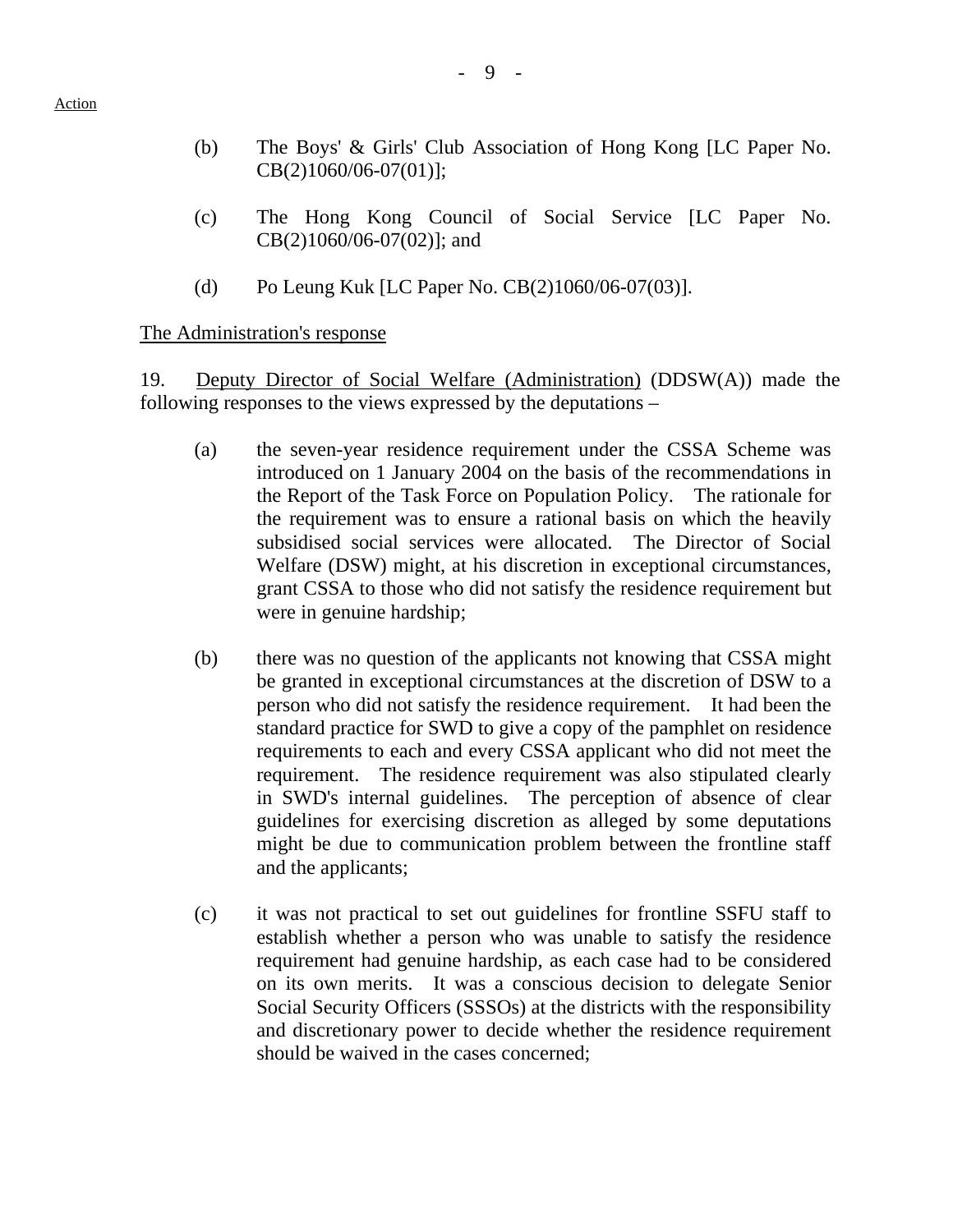- (d) apart from CSSA, other forms of assistance and support were available for new arrivals who did not meet the residence requirement, including victims of domestic violence. Frontline SSFU staff would refer the applicants concerned to other service units for follow-up as appropriate. The charitable trust funds administered by SWD and non-governmental organisations would also be tapped to assist the needy new arrivals to tide over their financial hardship under urgent situations; and
- (e) the CSSA Scheme, which provided a safety net of last resort, was not aimed at providing temporary relief to persons in need of urgent financial needs. SWD had all along been adopting a prudent approach in approving applications for CSSA to ensure that assistance would go to people genuinely in need. Applicants would be informed in writing of the results of their applications, and those who were not satisfied with the decision could lodge an appeal with the Social Security Appeal Board.

## **Discussion**

20. The Chairman expressed dissatisfaction at the Administration's explanation that victims of domestic violence who did not meet the residence requirement could seek financial assistance from other funds to tide over their short-term financial difficulties.

21. Mr LEE Cheuk-yan disagreed with the Administration's observation that the absence of clear guidelines for waiving the seven-year residence requirement for CSSA was attributable to a communication problem between the frontline staff and the applicants. Referring to the "Frequently Asked Questions" section of the pamphlet on residence requirements, Mr LEE said that it was set out therein that discretion would normally be exercised to waive the residence requirement for an applicant with neither income nor other resources and who had been forced to move away from his/her spouse with his/her children because of domestic violence or other reasons. He considered that if that was the case, the frontline SSFU staff should be given the discretionary power to grant CSSA to each and every empty-handed victim of domestic violence who did not meet the residence requirement. If the caseworkers were in doubt as to whether CSSA should be granted, they should consult their senior officers such as SSSOs where necessary.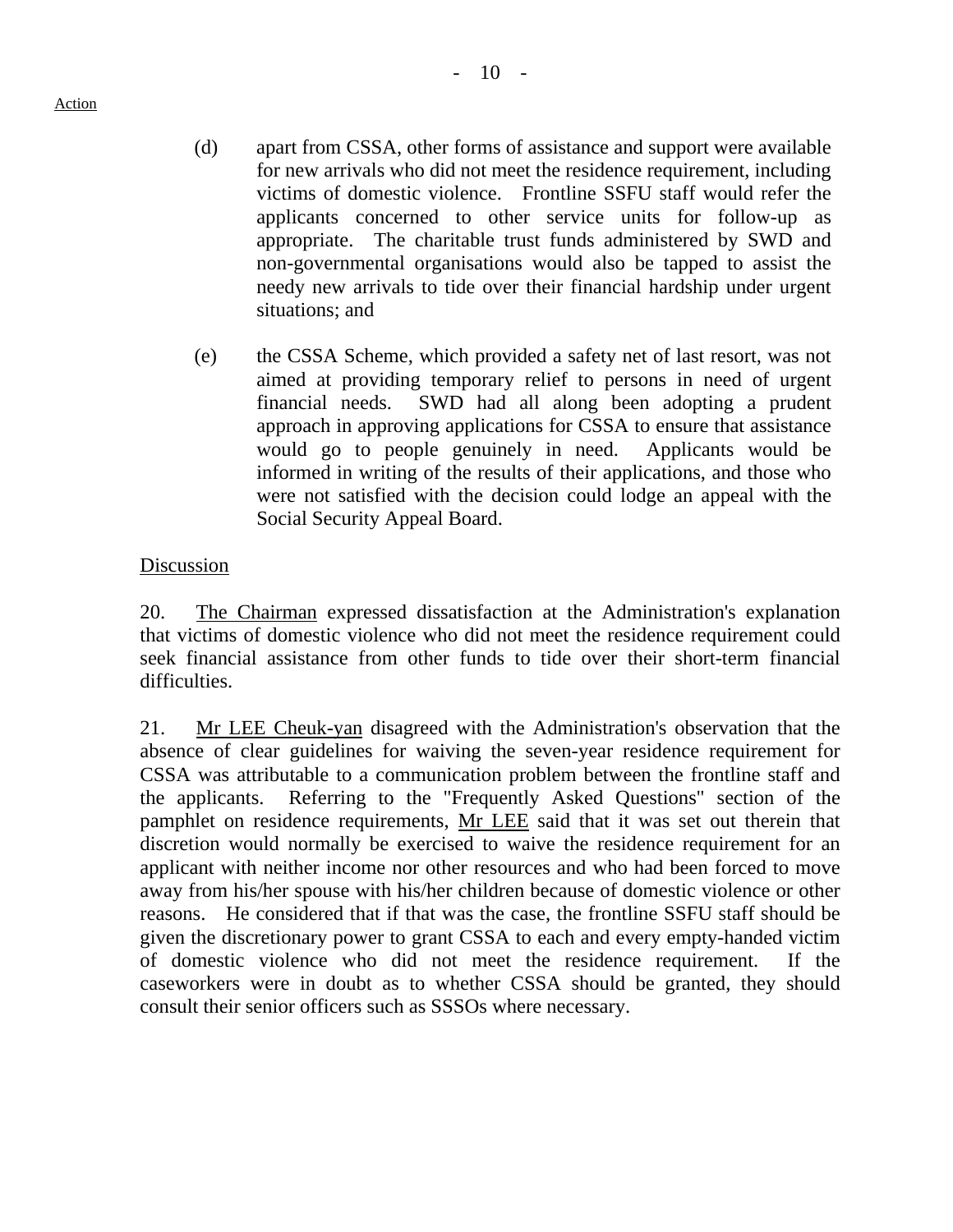22. DDSW(A) advised that the pamphlet on residence requirements spelt out the details of the residence requirements for CSSA and the main factors that SWD would take into consideration in exercising discretion. To determine whether an applicant was in genuine hardship, the Administration had to take into account all relevant information in accordance with the established procedures. As there were varying circumstances in each case, it was necessary for the discretion to be exercised by an experienced officer ranked at SSSO or above. DDSW(A) stressed that SWD should adopt a prudent approach in approving applications for CSSA to safeguard the public purse. She added that in the Ombudsman's report on SWD's system of processing applications for Disability Allowance (DA), the latter had endorsed in principle the Administration's position to recover DA overpayment cases in order to properly account for and to preserve public funds.

23. Mr LEE Cheuk-yan recalled that when the subject of SWD's system of processing applications for DA was discussed by the Panel on Welfare Services, he had criticised the criteria adopted by the Administration for approving CSSA and DA applications as being too stringent and had called for a study by the Ombudsman on the underpayment of DA. Mr LEE doubted if discretion would normally be exercised for victims of domestic violence who did not meet the seven-year residence requirement when applying for CSSA, given that the deputations had advised on the contrary. The Chairman echoed Mr LEE's views.

24. DDSW $(A)$  reiterated that SWD had a set of long-established procedures for processing CSSA applications. SWD would keep under constant review the operation of its various services provided for social welfare recipients, including the granting of waiver of residence requirement, and make improvements where necessary.

25. Mr LEUNG Kwok-hung held the view that the primary objective of tightening the residence requirement for adult CSSA applicants from one year to seven years in 2004 was to cutback welfare spending and deter new arrivals from entering Hong Kong. He strongly urged the Administration to review the policy. Mr LEUNG sought the following information from the Administration –

- (a) the number of CSSA recipients who had resided in Hong Kong for less than seven years before the introduction of the seven-year residence requirement in 2004; and
- (b) the number of CSSA applications rejected for not meeting the seven-year residence requirement since 2004.

26. DDSW(A) responded that since the introduction of the seven-year residence requirement in 2004 and up to the end of January 2007, DSW had exercised discretion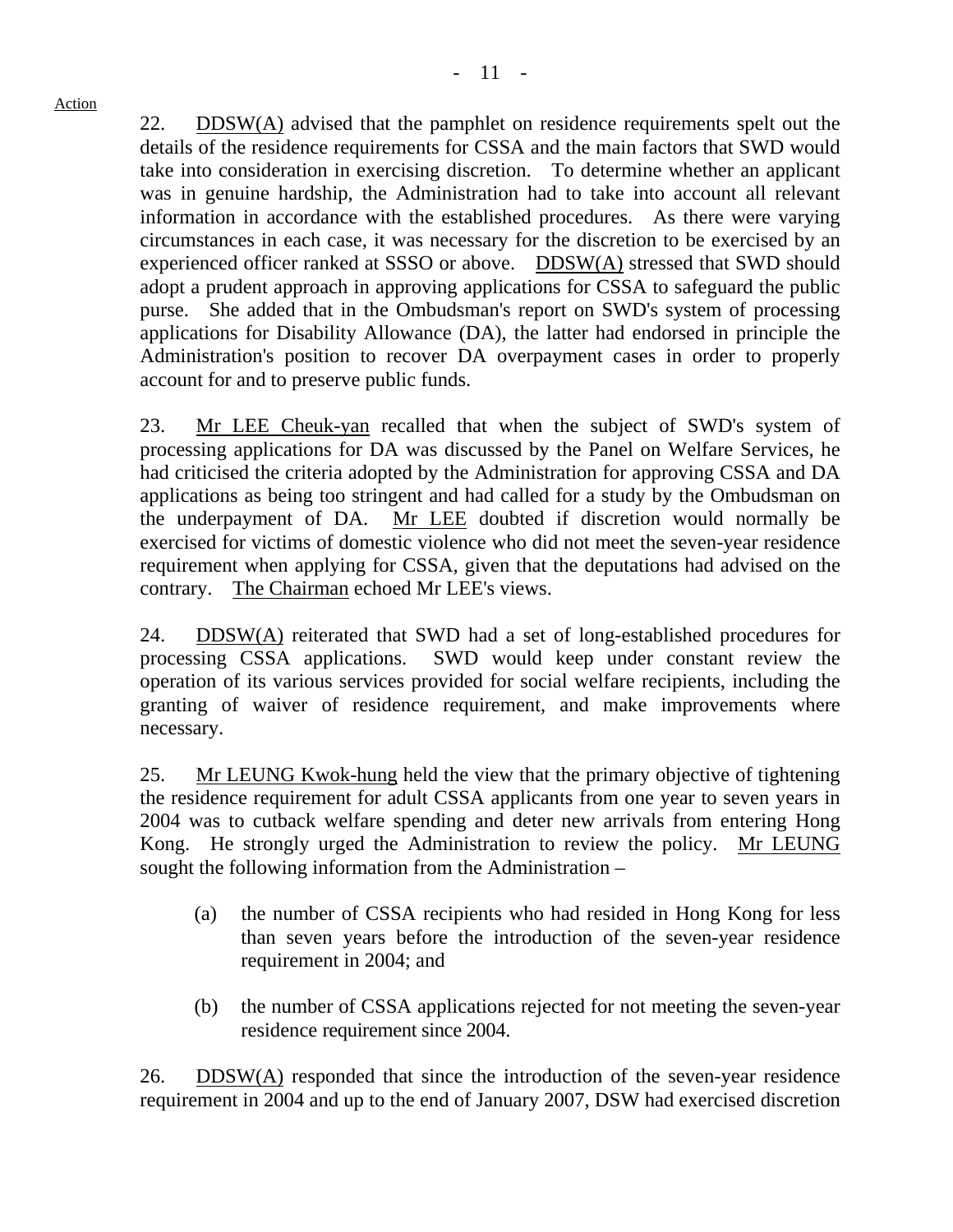to waive the residence requirement in a total of 2 243 cases and rejected 73 applications. Regarding Mr LEUNG's first question,  $DDSW(A)$  said that SWD had not collated such information prior to the introduction of the seven-year residence requirement.

27. Mr LEUNG Kwok-hung opined that most new arrivals in genuine hardship had not proceeded with their CSSA applications upon learning of the residence requirement. Hence, the figures quoted by the Administration could not reflect the actual extent of the problem arising from imposition of the residence requirement. To better understand the magnitude of the problem, the Administration should look into the underlying reasons for the withdrawal of applications.

28. Echoing Mr LEUNG Kwok-hung's view, the Chairman said that judging from the figures provided by the Administration, 97% of the applications which failed to meet the residence requirement were approved with discretion. This, however, seemed incongruous with the situation cited by some deputations.

29. Noting that DSW had exercised discretion to waive the residence requirement in a total of 2 243 cases since 2004, Ms LIU Ngan-fung of Kwan Fook pointed out that the Administration had stated in paragraph 7 of its paper that SWD had exercised discretion to waive the residence requirement in a total of 606 cases of single parents during the period. Moreover, the Administration had advised at the Subcommittee's meeting on 19 July 2006 that there were only 1 073 CSSA applications approved with discretion in 2004-2006. She requested the Administration to explain the discrepancies. Ms LIU added that since 2004, the number of cases in rejection of CSSA applications involving domestic violence handled by Kwan Fook was on the high side. In many cases, new arrival victims in dire financial situation were asked by the frontline SSFU staff to return to their places of origin or borrow money from relatives or friends instead of resorting to CSSA. Ms LIU quoted the Tin Shui Wai family tragedy case where the victim was denied CSSA because of not meeting the residence requirement, and said that the Administration should learn the lesson from the tragedy.

30. DDSW(A) said that since the implementation of the residence requirement for the CSSA Scheme in 2004, SWD had exercised discretion to waive the requirement in a total of 2,243 cases as at end of January 2007. Of these, 606 recipients were single parents and some of them might include victims of domestic violence. However, SSFU had not collated a breakdown of these cases by gender and the detailed background.

31. Mr LEUNG Kin-hung of Hong Kong Chinese Civil Servants' Association, Social Work Officer Grade Branch said that as the gate-keeper of the social security system, they had to inform the applicants that they did not meet the seven-year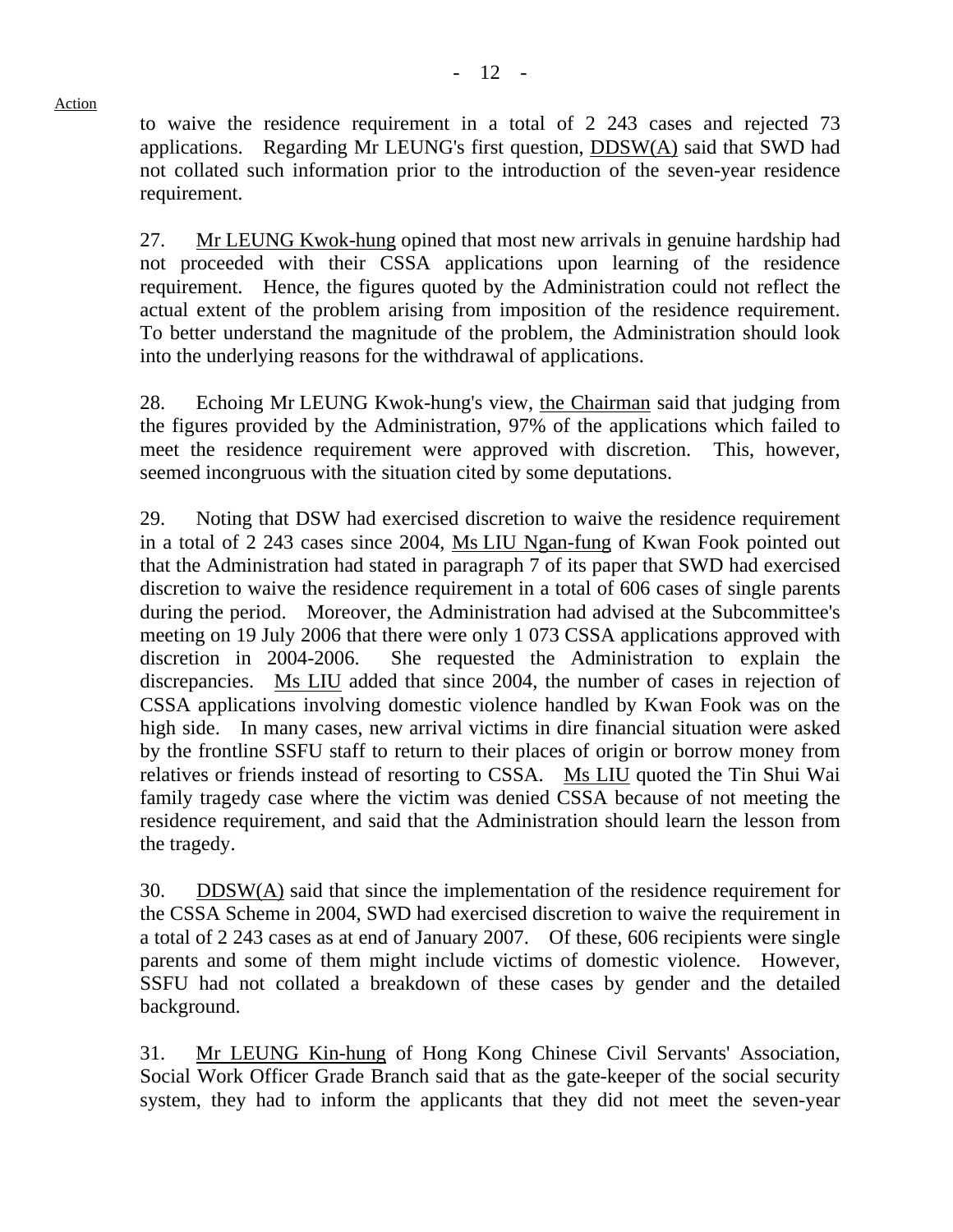residence requirement and were not eligible for applying for CSSA. Some applicants had decided not to proceed with the applications, although discretion might be granted based on the merits of individual cases. Mr LEUNG further said that although cases of domestic violence were followed up by caseworkers, applications for CSSA from these victims were investigated and processed by SSFU staff. shorten the processing time for such cases, the Administration should consider delegating the discretionary power to Social Work Officers who were approached by the victims for assistance in the first place.

32. Mr CHAN Chun-wah of Hong Kong Chinese Civil Servants' Association, Social Security Assistants' Branch pointed out that according to the guidelines on the exercise of discretion, SSAs were required to explore other forms of assistance and support available for new arrivals before making a recommendation to waive the residence requirement, including the possibility of the applicant returning to his/her place of origin. Moreover, the information needed for making a recommendation on waiving the residence requirement for applying for CSSA varied from case to case. This exerted great pressure on the frontline staff. Mr CHAN added that the weighting of the factors taken into account by different SSSOs in exercising the discretion varied from time to time. As such, he called on the Administration to provide clear guidelines in this respect.

33. The Chairman agreed that there was a pressing need to improve the clarity of the guidelines on the operation of discretion, given that the residence requirement had caused undue hardship for many victims of domestic violence and put the frontline SWD staff under extreme pressure.

- 34. Miss CHAN Yuen-han asked for the following information
	- (a) the relevant factors that SSSOs would take into consideration when declining to exercise the discretion to waive the residence requirement for applying for CSSA; and
	- (b) the rationale for exploring the possibility of the applicant returning to his/her place of origin in determining whether discretion should be exercised.

35. DDSW(A) assured members that every effort had been made by SWD to provide assistance for those who were in need. In determining whether discretion should be exercised to waive the seven-year residence requirement under the CSSA Scheme, each case had to be considered on its own merits and in the best interest of the CSSA applicant. To explore the possibility of the applicant returning to his/her place of origin would facilitate better understanding of the difficulties faced by the applicant. She stressed that this was not the only consideration factor.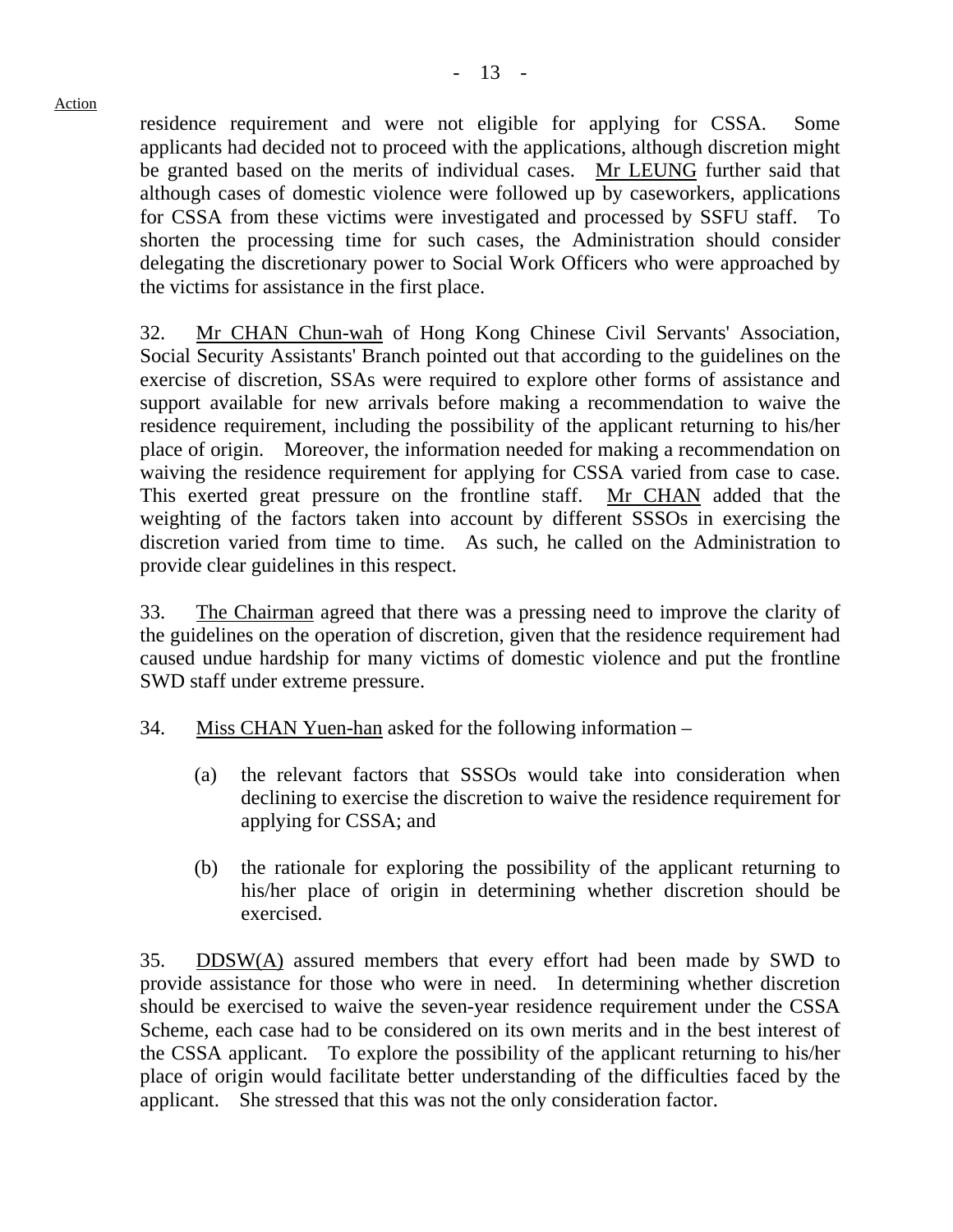36. Responding to Miss CHAN's further enquiry about the time taken for consideration of waiver of the residence requirement, Chief Social Security Officer (Social Security) 1 said that this would take about four weeks if the applicants concerned had provided all the requisite information.

37. Miss CHAN Yuen-han expressed doubts on the operation of the discretion mechanism as the cases referred to by the deputations had been dragged on for months or come to no avail. As it was inappropriate for the Subcommittee to discuss details of individual cases, she suggested holding a case conference to better understand why discretion was not exercised to waive the residence requirement for such applicants. The Chairman added that deputations might consider referring individual cases to the Complaints Division of the LegCo Secretariat for follow-up.

38. Pointing out that most new arrivals came from the Mainland, Mr LEUNG Kwok-hung asked whether the Administration had discussed with the relevant Mainland authorities to see if it was a viable option for those CSSA applicants who did not meet the residence requirement to return to the Mainland. Mr LEUNG further said that it was difficult, if not impossible, for the new arrivals to prove that returning to their places of origin would not be in their interest. He held the view that the possibility of the applicant returning to his/her place of origin should be excluded from the list of consideration factors in determining whether discretion would be exercised to waive the residence requirement.

39. Principal Assistant Secretary for Health, Welfare and Food (Elderly Services and Social Security) 2 (PASHWF(ES&SS)2) stressed that the possibility of a CSSA applicant returning to his/her place of origin was merely one of the consideration factors in determining whether to exercise discretion to waive the residence requirement. For instance, it might be in the best interest of a victim of domestic violence with no relatives in Hong Kong to return to his/her place of origin.

40. The Chairman believed that putting in place the mechanism of discretion was to provide assistance for those who did not meet the residence requirement but were in genuine hardship. However, if the applicants were asked to exhaust all other possible sources of assistance in Hong Kong before consideration would be given to exercising the discretion, such an arrangement would undermine the spirit of the mechanism of discretion. He strongly urged the Administration to review the operation of the mechanism with a view to providing immediate financial assistance for the CSSA applicants who were forced to move away from his/her spouse because of domestic violence.

41. PASHWF(ES&SS)2 reiterated that CSSA was not the only form of assistance for victims of domestic violence, and other forms of assistance and support were available to them irrespective of their length of residence in Hong Kong. Chief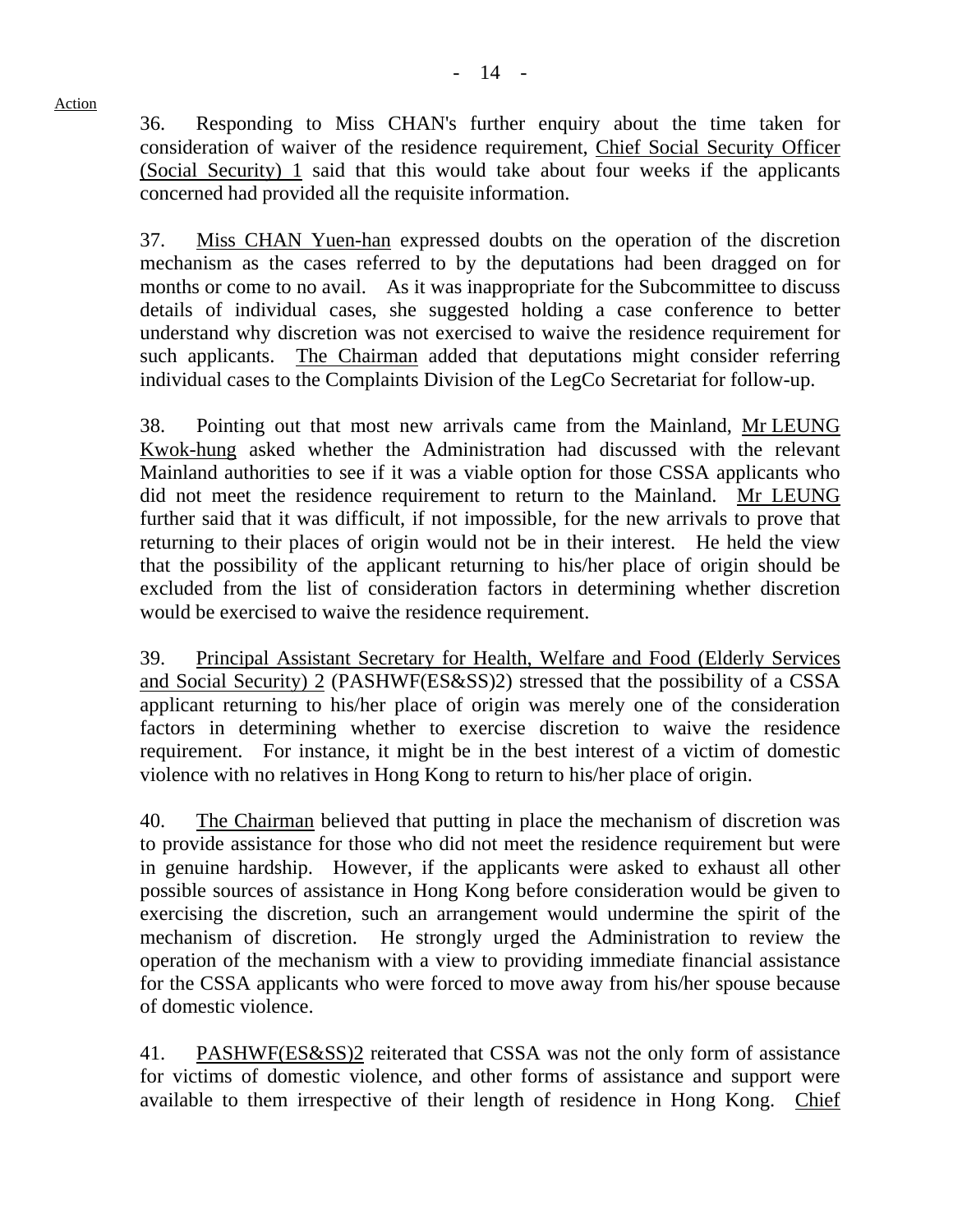- 15 -

### Action

Social Work Officer (Domestic Violence) supplemented that it was incumbent upon the social workers to explain to the new arrivals the options available to them. She had come across cases where the new arrivals decided to return to the Mainland where they would have a better network of support from relatives. Moreover, the trust funds administered by SWD would assist the new arrivals in need to tide over short-term financial hardship.

42. Mr LEUNG Kwok-hung asked about the number of applications for CSSA which were rejected and no discretion being granted on the ground that the applicants could return to their places of origin. DDSW(A) replied that SWD had not kept separate records by such categorisation.

43. The Chairman agreed that the figures requested by Mr LEUNG Kwok-hung would facilitate a better understanding of the impact of the seven-year residence requirement on new arrivals in applying for CSSA. The Chairman enquired about the number of rejected cases involved victims of domestic violence.

44. PASHWF(ES&SS)2 advised that it would be a time consuming exercise to prepare the data as SWD did not collate a breakdown of cases involving discretion being exercised to waive the residence requirement by detailed background of the applicants. PASHWF(ES&SS)2 added that all the SSSOs would meet regularly to share experience on the operation of discretion to waive the seven-year residence requirement for CSSA. If necessary, staff of SWD would also be happy to discuss with deputations after the meeting to follow up on the individual cases referred to at the meeting.

45. DDSW(A) supplemented that the SWD management maintained constant communication with the frontline staff on the operational procedures and other matters through various channels, including the departmental consultative committees and other staff consultative bodies.

46. The Chairman asked whether the Administration would consider drawing up a set of internal guidelines on the handling of CSSA applications from victims of domestic violence to ensure consistency in the discretion mechanism. DDSW(A) advised that internal guidelines on waiver of the seven-year residence requirement was already in place and did not see a need for drawing up separate guidelines for victims of domestic violence. She added that SSSOs would take into account all the relevant information and the recommendations made by the caseworkers in deciding whether waiver on residence requirement should be given to CSSA applicants. The Chairman and Mr LEUNG Kwok-hung expressed dissatisfaction at the Administration's response.